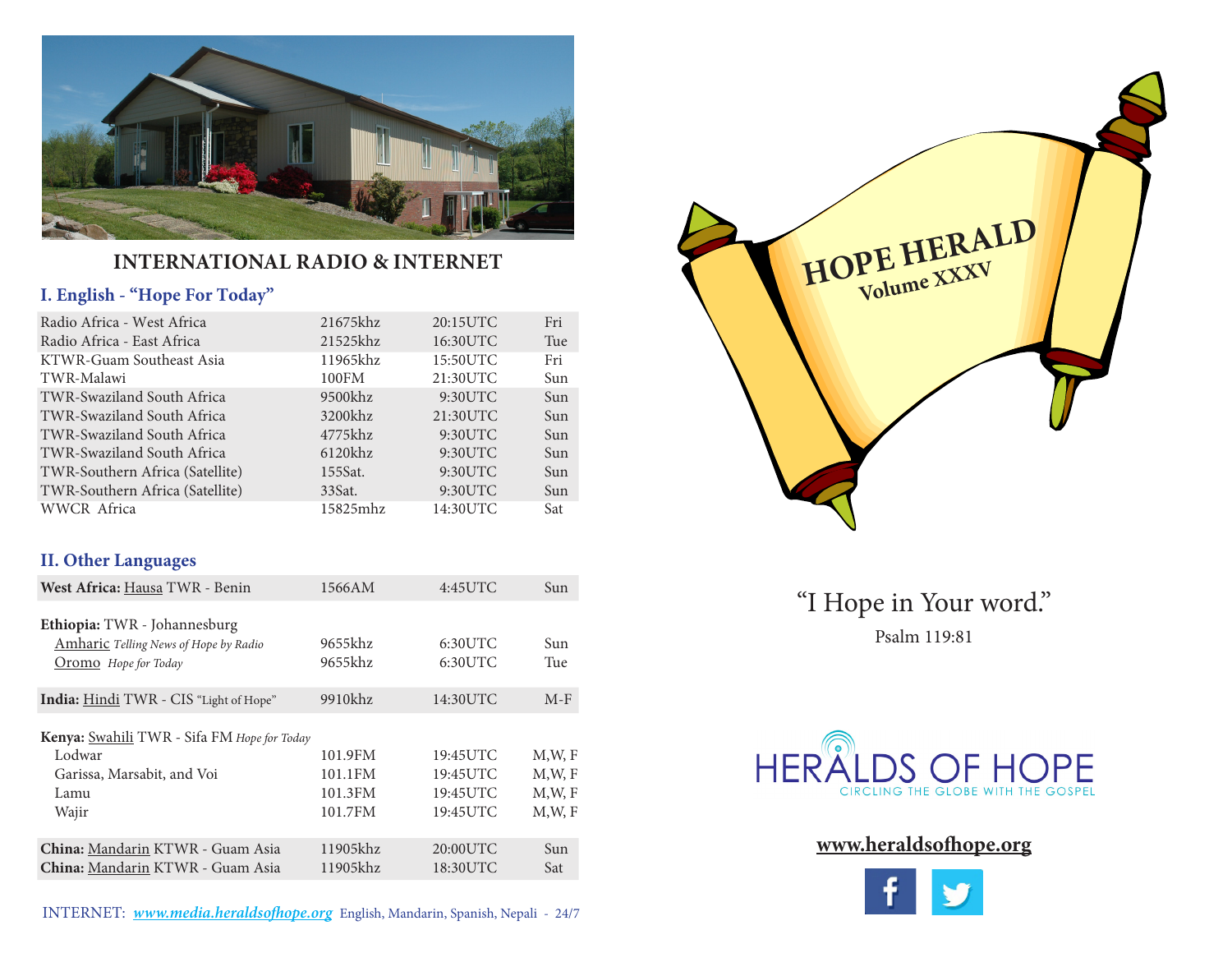#### WE BELIEVE

- 1. There is only One True Holy God
- 2. The Bible is the Self-revelation of God to mankind
- 3. The Triune God is the Creator of all things, visible and invisible
- 4. Jesus Christ, the Son of God, was born of the Virgin Mary
- 5. The Holy Spirit was sent at Pentecost
- 6. The Church is composed of all who truly repent of sins
- 7. The Christian Life is total commitment to the Lordship of Christ
- 8. There is a personal Devil who is the arch-enemy of God
- 9. There will be a bodily return of Jesus Christ
- 10. There will be the final Judgment

### **Table of Contents**

| With The President - Where is God When it Hurts?                                                 | pg.1                    |  |
|--------------------------------------------------------------------------------------------------|-------------------------|--|
| <b>Editorial</b> - The Father's Favor                                                            | pg.2                    |  |
| <b>Treasures of Truth - Grace</b>                                                                | pg. 5                   |  |
| <b>Sermons from I Peter</b><br>Refined Faith<br>Christ, the Living Stone<br>How to Evaluate Life | pg.6<br>pg. 8<br>pg. 12 |  |
| <b>Peter: Apostle of Power</b>                                                                   | pg. 15                  |  |
| <b>Questions on I Peter</b>                                                                      | pg. 20                  |  |
| <b>Answers</b>                                                                                   | pg. 25                  |  |
| <b>Prayer and Praise</b>                                                                         | pg. 28                  |  |

| Vol. XXXV |                                                                                                                                                                                                                                                                                                                                                                          | 2018              |
|-----------|--------------------------------------------------------------------------------------------------------------------------------------------------------------------------------------------------------------------------------------------------------------------------------------------------------------------------------------------------------------------------|-------------------|
|           | HOPE HERALD, a Bible study booklet of HERALDS OF HOPE INC.,<br>a non-profit corporation, proclaims the Gospel and presents the Living<br>Lord through the Living Word as the positive alternative to the confu-<br>sion, compromise, and contortion facing Christians today.<br>HERALDS OF HOPE, INC., Box 3, Breezewood, PA 15533-0003<br>E-mail hope@heraldsofhope.org | PRINTED IN U.S.A. |

guide and provide daily grace for the Team and Board seeking to practice faithful stewardship and proclamation.

16. Give thanks for God-called Evangelists and Gospel Teams! Undergird them ministering in various languages in all the countries of Africa, in crusades, in schools, in hospitals, on buses, etc.

17. Bless the Lord for HOPE translated into Mandarin Chinese. Seek Spirit anointing for strength and instruction upon every Chinese listener each Saturday and Sunday evening.

18. Thank God for increased education in emerging countries! Ask Him for Christian materials and Christian teachers for all ages, especially the youth, everywhere.

19. Bless God for He assures complete victory over sin! Intercede for people struggling to be free from sinful habits and evil powers.

20. Praise the Lord for many Christians in Bible training! Ask God to multiply Bible schools and students, directing all Bible teachers to stay by the WORD, teaching truth with faith and obedience.

21. Rejoice that God's love and salvation reaches all races! Seek His peace for peoples destroying themselves by racial and religious hatred in many countries of Africa, Asia, and Europe.

22. Rejoice that God is Sovereign Controller of history! Ask Him to keep the door of witness open for our Turkish broadcasts in Turkey.

23. Rejoice in the gracious ministry of the Holy Spirit! Pray for His work of revival to increase and touch every church and nation.

24. Bless God for brave believers in Jesus among the Arabs! Ask Him to shelter and nurture seeking Muslims coming to faith in Jesus.

25. Magnify the Lord for the blessings of the printed page! Pray God to increase, protect, and anoint Christian literature in the various languages and take the Word of God to unreached people.

26. Praise the Lord that Jesus is stronger than the enemy! Ask God to teach Christians how to resist the devil and avoid evil, how to use the blood and the name of Jesus to triumph over evil.

27. Rejoice in the preaching gift God has given Brother J. Mark Horst! Ask Holy Spirit guidance and strength in his teaching and writing.

28. Praise God for the saving power of the blood of Jesus! Pray for the Holy Spirit to use that power to break the chains of sin and reach unbelievers blinded by Satan's deceptions.

29. Praise God for unnumbered answers to prayer! Pray for true witnesses in countries opening to the Gospel such as Nepal, Tibet, Turkey, Russia.

30. Magnify the Lord for the Blessed HOPE—resurrection or rapture! Seek His Spirit to keep His remnant ready, you and your family.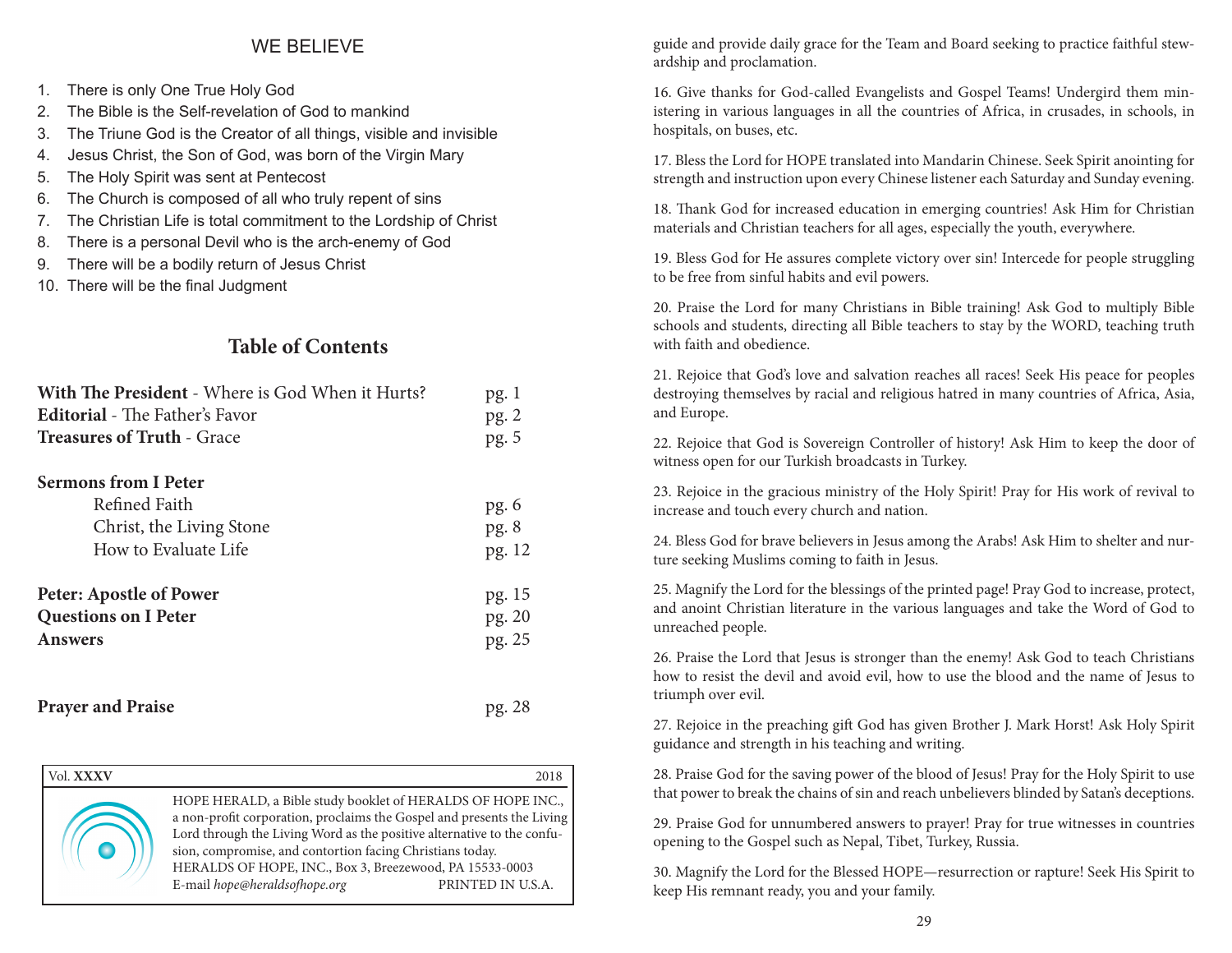# **PRAYER AND PRAISE**

*Please unite with us in prayer with fasting the first Monday of each month.*

1. Thank God, the Gospel Light has come to you! Pray God to send that Light into every corner of the globe.

2. Thank God for the listener follow-up of dedicated workers in India! Undergird them and the Team in Ranchi producing "Asha Deep" aired from CIS each week day.

3. Bless God for courageous believers in Muslim lands! Ask Him to bring their leaders to faith in Jesus.

4. Thank God He knows all our needs and can supply! Seek His face for Gospel ministries needing literature, equipment, buildings, funds, and personnel for follow-up.

5. Thank God! He is saving fathers, mothers, and children! Pray that fathers be the spiritual leaders in their homes, that mothers be understanding partners, and both loving and teaching the children.

6. Magnify the Lord for the outreach of TWR on Bonaire! Ask Him to meet listener needs in the increased coverage of Latin America and the Caribbean in both English and Spanish.

7. Praise Jehovah the Almighty for the many Jewish people coming to the Messiah—Jesus! Undergird every Messianic witness reaching Jewish people in many countries.

8. Bless the Lord for Galcom making solar powered radio receivers, stations, etc! Intercede for this Canada-based company furnishing thousands of radio receivers around the world.

9. Thank God for growing Christian witness in West Africa! Pray for His anointing upon Christian leaders in Liberia, Nigeria, and every other country.

10. Magnify, the Lord for English HOPE going into South Africa! Pray for TWR's Staff, for TWR's additional coverage from Johannesburg, for Wednesday am and Sunday pm broadcasts of HOPE FOR TODAY, and for nationals producing language programs.

11. Thank God for revealing the radio secrets to our world! Pray His anointing on our HOPE messages translated into Guarani, and aired in early morning from 12 national stations in Paraguay, South America.

12. Magnify the Lord for His abundant and effective grace! Pray His grace on producers and listeners of the Arabic program to the Muslim Middle East each week.

13. Rejoice that Gospel radio reaches into prisons! Pray for prison witnesses and prisoners seeking spiritual help and rehabilitation.

14. Bless the Lord for His Sovereign hand ruling over all! Pray actively for the men on all levels of government in your land for understanding and cooperation between nations.

15. Rejoice in the Christian ministry of HERALDS OF HOPE, INC. Ask the Lord to

# WHERE IS GOD WHEN IT HURTS?



 Earthquakes, floods, famine, disease, terrorist attacks, ethnic hatred, physical abuse, and more are all

effects of a world tainted by sin; the world we live in every day. We are birthed in pain and often die in pain. It is an unavoidable part of our physical existence. In our pain, we sometimes ask "Where is God?" Does He see; does He know; does He care?

Frank Graeff was a Methodist minister whose cheerful disposition earned him the name of "sunshine minister." He was the author of more than 200 hymns of faith; yet he suffered from doubts, physical pain, and depression.

One of his best known songs sprang from his struggles with doubt and pain. *Does Jesus Care* is a hymn that verbalizes the question that Christians through the ages have asked. The resounding, positive answer to the question forms the chorus of the hymn.

Does Jesus care when my heart is pained Too deeply for mirth or song, As the burdens press, and the cares distress

And the way grows weary and long?

(Chorus)

**Oh yes, He cares, I know He cares, His heart is touched with my grief; When the days are weary, the long nights dreary, I know my Savior cares.**

Does Jesus care when my way is dark With a nameless dread and fear? As the daylight fades into deep night shades,

Does He care enough to be near?

Does Jesus care when I've tried and failed

To resist some temptation strong; When for my deep grief there is no relief,

Though my tears flow all the night long?

Does Jesus care when I've said "goodbye" To the dearest on earth to me, And my sad heart aches till it nearly breaks,

Is it aught to Him? Does He see?

Sincerely in the Hope of the Gospel,

J. Mark Horst

J. Mark Horst, President HERALDS OF HOPE, INC.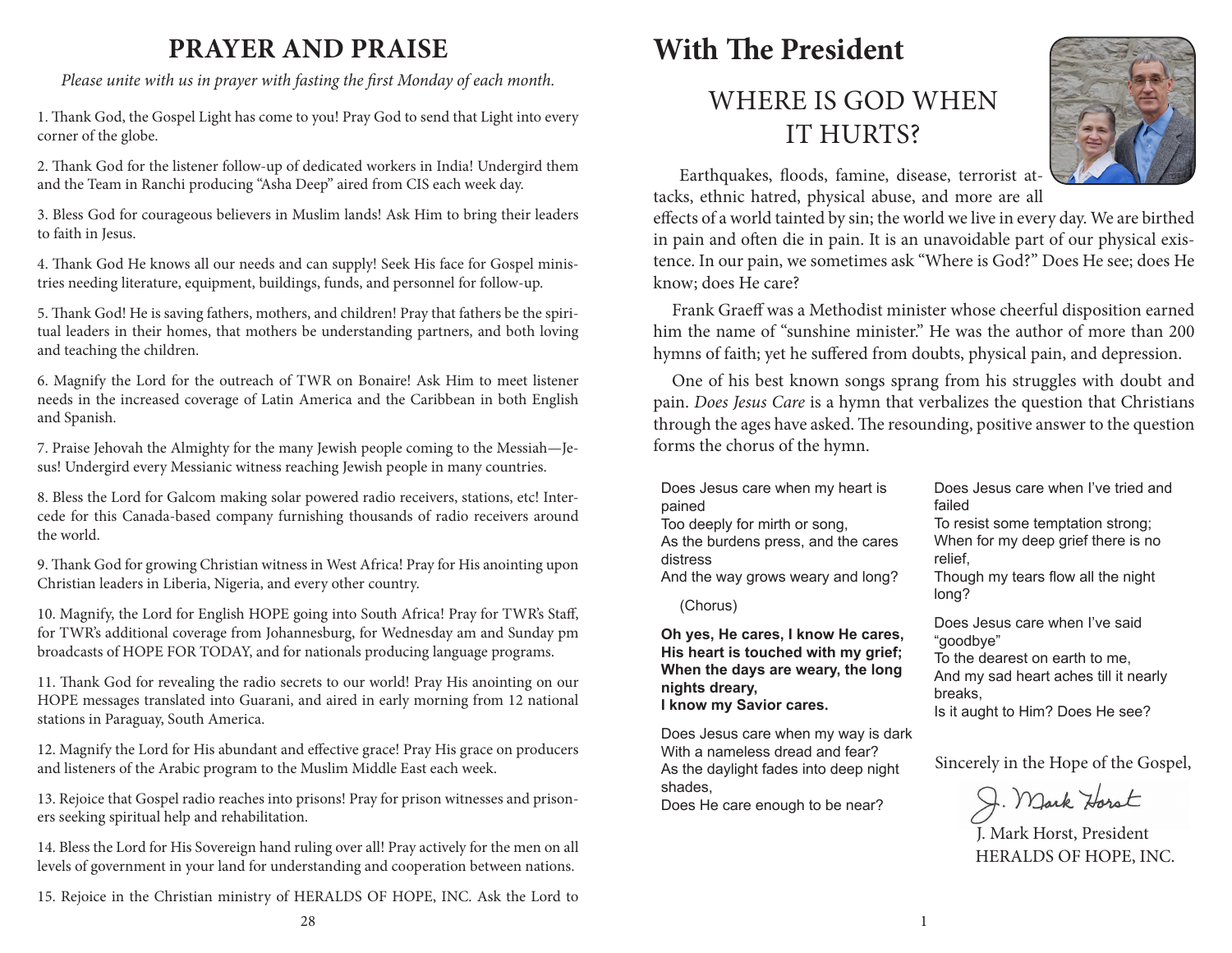# **EDITORIAL**

## **The Father's Favor**

There are many movements in the world today working for reconciliation, peace, and justice with little, if any, success. They fail to recognize the Heavenly Father's favor as the foundation upon which to build and the divine assistance available.

The Father's favor is a quality of His character wrapped around with His love and issuing in His mercy. The Bible teaches us about the Father's favor by the term, "grace." It is the holy response of our holy God to His creation. It is freely given to rescue and benefit the man who by disobedience lost the blessed connection to his Creator, and broke the holy relationship by choice.

Grace is the great hand of our Father open and extended to us in favor for any and every need. Our greatest need is forgiveness, cleansing from sin, to find favor in the heart of a holy God. That great need moved Him to give a perfect atoning sacrifice in the person of His only and beloved Son. As we receive this grace we become children in God's family. Grace builds that family relationship.

Grace continues to pour from the Father's open hand as He ministers to our every need. As His children we receive continuous grace and in turn minister to others. Like our Father that ministry begins with forgiveness. I'm so thankful, so happy, that grace is changing the critical, judgmental attitudes of my heart to forgiveness, wrapped in love and mercy. Grace is making me like my Father. I'm sure He is pleased. I want to walk in His favor until I take that last step. Grace will then deliver me from the very presence of sin. Amazing Grace!

This HOPE HERALD is built around Peter's letters in which grace is an important teaching.

See I Peter 1:13 I Peter 3:7 I Peter 4:10 I Peter 5:5, 5:10, 5:12 II Peter 3:18

Isabelle K. Yoder



# Linguablast Update!

In 2013 our Linguablast site 'lifted off' featuring our 15-minute program of Bible exposition, "Hope for Today." Bible teaching is currently available in English, Mandarin Chinese, Nepali, and Spanish, with additional languages to be added in the future. You can listen at *www.media.heraldsofhope.org*

Linguablast was engineered and developed by Trans World Radio (TWR) to make the Gospel readily available to all people. It is a cutting-edge web distribution platform converging audio, video, and text resources into a fully translated, searchable site by eliminating the English barrier that often stands in the way of non-English speaking users. Our Bible teaching programs are accessible from any electronic devices, from PC to smart-phone.

We invite you to log on to *www.media.heraldsofhope.org* and discover hundreds of Bible expositions from Dr. J. Otis Yoder and Radio Pastor J. Mark Horst. Listen to or download content free of charge anytime. With "HOPE FOR TODAY" you can have hope for EVERY DAY!

Join us and the worldwide audience at *www.media.heraldsofhope.org*

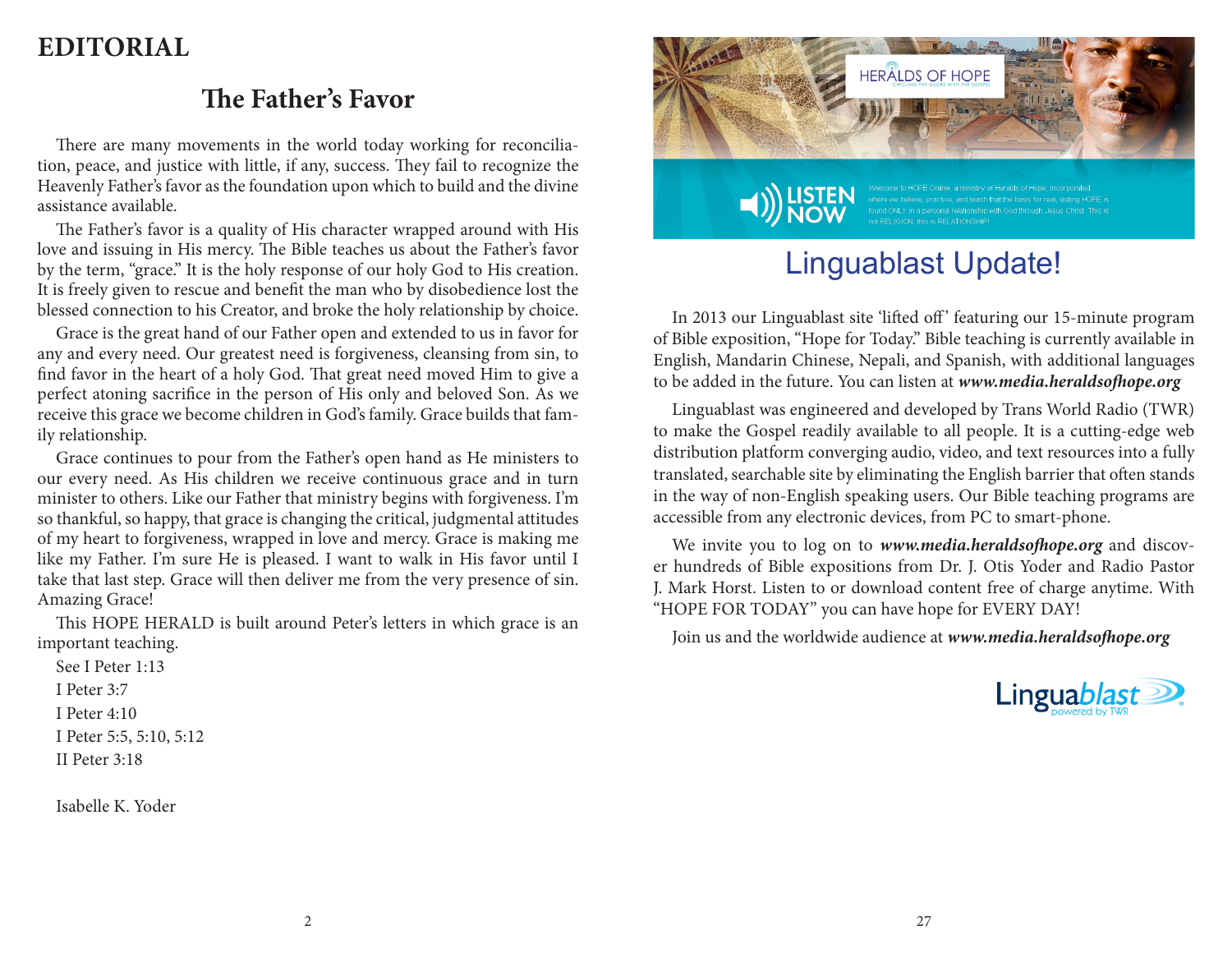69. Because believers do not take part in their excesses

70. No, he lives in the spirit

71. The judgment spoken about in verse 6

72. Self-control, sobriety, watchfulness,

prayer

- 73. Love for each other
- 74. Show hospitality without complaining
- 75. A spiritual gift
- 76. Minister to other Christians
- 77. For God to be glorified through Jesus
- 78. No
- 79. They will share in Christ's glory
- 80. The spirit of glory and of God
- 81. No, it is suffering that promotes

# ------------------------------------------------------------------------------ **We Must HEAR From YOU!!**



82. Continue to do what pleases our faith-

85. Willingly; not for financial gain

89. They will be exalted in due time 90. They can cast them on Christ

92. Be sober, vigilant; resist firmly 93. Complete, strong, firm, and steadfast

87. An eternal crown of glory 88. Humility, submission

Have you been receiving the HOPE HERALD for several years? **If we have not heard from you within the past FIVE (5) YEARS,** you will be put on our "inactive" mailing list! If that happens, you will not receive your annual copy of the HOPE HERALD.

cleansing

ful Creator

83. The elders, or leaders 84. Feed the flock of God

86. A good example

91. A roaring lion

94. Silvanus (Silas)

We don't want that to happen. But to be good stewards of the resources God has given, we must have your complete, accurate mailing address. If you move, please let us know as soon as possible.

If you haven't written to us for several years, do it now, by e-mail at *hope@heraldsofhope.org*, or by post at **PO Box 3, Breezewood, PA 15533**. That way you will not need to miss out on receiving your copy of the HOPE HERALD.

| Yours for the Asking!<br>"Sojourners in Faith" - selections from I & II Peter |                        |
|-------------------------------------------------------------------------------|------------------------|
| Please print clearly                                                          | Sojourners<br>in Faith |
| name                                                                          | J. Otis Yoder          |
| post office and street address                                                |                        |
| state<br>country<br>city                                                      |                        |

# **TREASURES OF TRUTH**

## **GRACE**

In English the word grace occurs thirty-eight times in the King James Old Testament and 115 times in the New Testament. The word brings several thoughts to mind. One meaning of the English word is charm, or the art of proper bearing, or conduct.

In the Bible there are two basic words for grace, one in the Old Testament, *chen*, and one in the New, *charis*.

Its first use describes Noah's life in Genesis 6:8, "But Noah found grace in the eyes of the Lord."

To understand the full meaning of Noah's condition before the Lord, we need to see the contrast with the general society of his day. The Bible reports that the thoughts of men were "only evil continually," Genesis 6:5. God saw no way to redeem the people. He was forced to destroy them. What a terrible condition that must have been. NO HOPE! That is what sets Noah off. Only he "found grace in the eyes of the Lord." God used him to save a remnant of mankind and the animals.

From what happened we get a basic meaning of the word grace, as favor. The English dictionary helps us, "unmerited divine assistance given man for his regeneration or sanctification...a virtue coming from God."

As Lot was being led out of Sodom before God destroyed the city and its people, the angels urged him to flee to the mountains to escape being destroyed with the people of Sodom. In his distress he prayed, "Behold now, thy servant hath found grace in thy sight, and, thou hast magnified thy mercy, which thou hast shewed me in saving my life; and I cannot escape to the mountain, lest some evil take me, and I die," Genesis 19:19.

We must notice the relation of grace and mercy. We conclude that mercy flows out of God's grace. The opposite of mercy is justice or judgment, which all deserve. Lot lived in that wicked city, Sodom, until he lost most of his family to the lure of that godless society. He needed grace and mercy.

Jacob's ten sons sold their brother, Joseph, to a caravan of Ishamaelites who came by. When Joseph arrived in Egypt he was bought by Potiphar, an officer in Pharaoh's personal guard. As time went on, Joseph did well. The Bible reports that "Joseph found grace in his (Potiphar's) sight, and he served him; and he made him overseer over his house, and all that he had he put into his hand," Genesis 39:4.

Joseph's faithful service earned him more favor with his master. Thus we learn that the way to find grace is to be a faithful servant. That also ap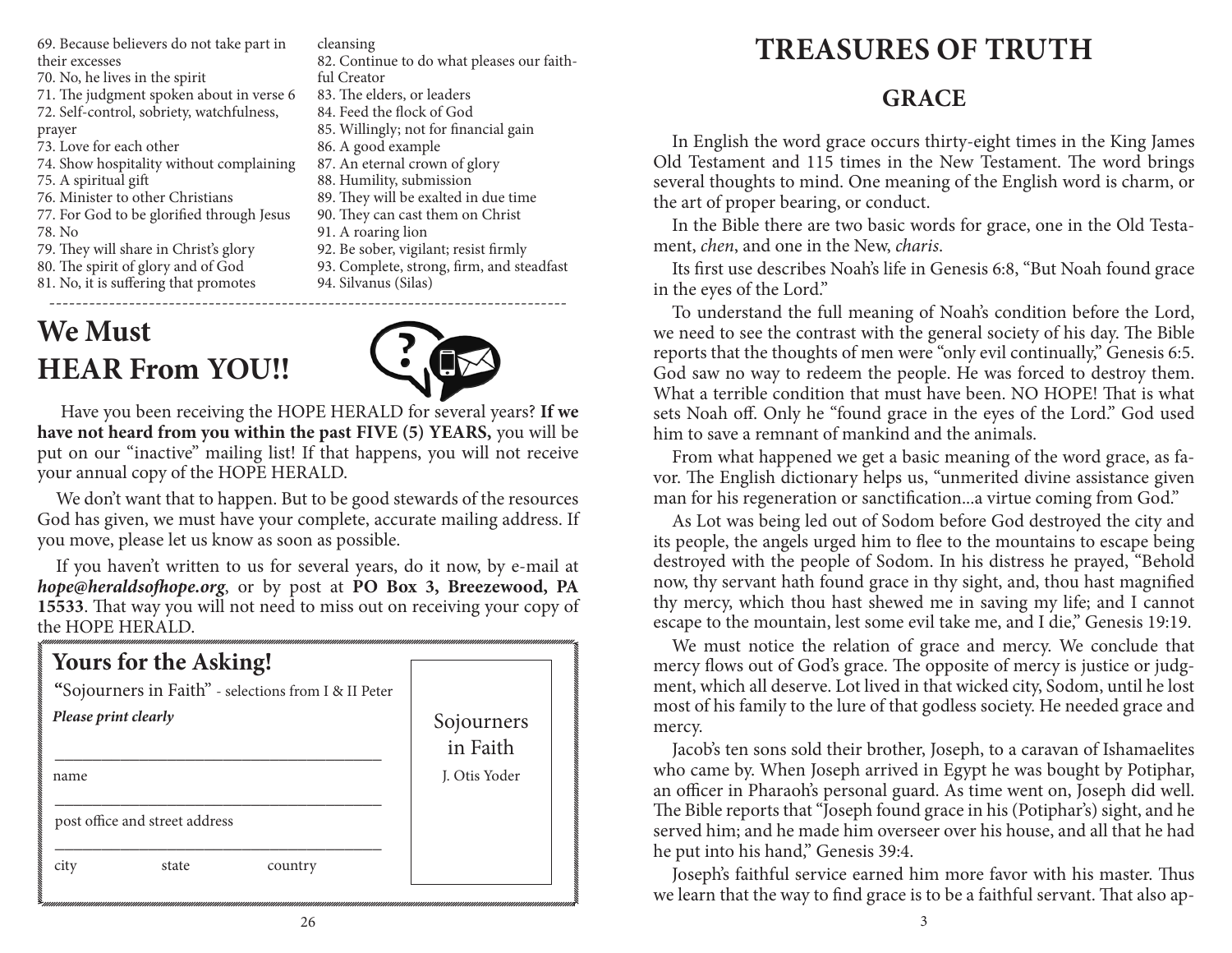plies to a Christian serving the Lord. At the same time we must remember that grace is unearned favor. We cannot expect to put God in debt to us.

 When all is added up, we are hopelessly in debt to Him. But as we please Him by obedient living we "find grace in His eyes."

The closeness or intimacy between God and us is well demonstrated by God and Moses as recorded in Exodus 33:12-23. What God said to Moses is encouraging. When Moses asked God for real proof that Israel was His people, God said, "My presence shall go with thee, and I will give thee rest," Exodus 33:14.

No other word could give Moses the complete assurance that he had "found grace in the sight of the Lord." The real presence of God was proof of God's grace beyond any question.

These several examples from the Old Testament should open our understanding of the meaning of grace to Noah, Lot, and Moses.

Now we come to the New Testament. Just as the word *chen*, grace in Hebrew, means unearned favor so *charis*, grace in Greek, means unearned favor. The first usage of grace that we examine is found in John 1:17. "For the law was given by Moses, but grace and truth came by Jesus Christ." By the use of but the translators created a conflict between law and grace.

The Greek reading clarifies the meaning "Because the law was given by Moses, grace and truth came by Jesus Christ." In this translation the law is the foundation on which grace can function. God gave the law to Israel to define for them and us what a holy life is to be. It is to be modeled after God who is entirely holy. Without the law we would not know what God requires or how far short we come of being holy like God is, so God brought grace and truth by Jesus Christ in harmony with law.

It is important that we look at Romans 6:14, "For sin shall not have dominion over you: for ye are not under the law, but under grace." Now we can understand that the law is God's instrument of judgment, of condemnation. Grace is the instrument of forgiveness. It is clear in Paul's mind the law was God's instrument of condemnation and grace the instrument of pardon. Therefore the joy we have issues from the grace of God in pardon, not the release from the many restrictions the law imposes.

The grace of God brought His Son, Jesus Christ, to earth to become the final atoning sacrifice for our hopeless state and to enrich us. "For ye know the grace of our Lord Jesus Christ, that, though he was rich, yet for your sakes he become poor, that ye through his poverty might be rich," II Corinthians 8:9.

Now we see that the grace of our Lord Jesus Christ opens His riches to us. Of course these riches are not earthly wealth. Instead they are "the riches in glory by Christ Jesus," Philippians 4:19.

#### **Answers for I Peter**

1. Salvation through the blood of Christ and obedience to the Word 2. An eternal inheritance 3. Incorruptible, undefiled, fadeless, reserved 4. Through God's power and our faith 5. Suffering increases our longing to be with Christ 6. The more it is tried (refined), the purer it becomes. 7. That we might have praise and honor and glory at Christ's appearing 8. The salvation of our soul; present and future 9. They spoke what was revealed to them by the Holy Spirit even though they didn't live to see it fulfilled 10. Alertness, sobriety, and hope that is completely in Christ 11. Be holy because God is holy 12. To all of life (conversation-lifestyle) 13. By his work 14. Reverent awe (fear) 15. The precious blood of Christ 16. Empty religion (paganism) 17. Before the foundation of the world 18. Sincerely; with a pure heart; deeply 19. Man passes away. God's Word endures forever. 20. Malice, deceit (guile), hypocrisies, envy, evil reports 21. The milk (nourishment) of the Word; as newborn babies 22. Living stones; individual stones in the building of the church 23. To offer spiritual sacrifices acceptable to God by Jesus Christ 24. They will never be ashamed 25. Jesus Christ 26. The head of the corner i.e. exalted 27. A stone of stumbling, a rock of offense 28. Chosen generation, royal priesthood, holy nation, people belonging to God 29. To make known His deeds to the unbelieving 30. From darkness into His marvelous light 31. Fleshly lusts or desires that bring us into destruction 32. Submission for the Lord's sake 33. Punish evildoers, reward good 34. Put to silence the ignorance of foolish men. 35. Use it as a covering for wickedness 36. Submission and reverence cause you do right righteously 40. Shepherd and Overseer band 43. A meek and quiet spirit to fear 48. Hindrance to prayers pity, and courtesy 50. Give blessing in return pursuit of peace 52. Our hope in Christ 55. To bring us to God 56. A natural, human body 57. A spiritual body 59. In Noah's time ultimately be defeated faith in Christ's resurrection 65. No 67. Sin no longer controls us 68. The will of God

37. Wrongful suffering; or suffering be-38. Because Christ suffered for us 39. Commit his cause to Him who judges 41. Submission to her own husband 42. The salvation of an unbelieving hus-44. Outward attractiveness at the expense of inner character and beauty 45. Holy women of old time. e.g. Sarah 46. Do what is right and do not give way 47. With understanding and honor 49. Unity, compassion, brotherly love, 51. Pure, honest speech; hatred of evil and 53. With gentleness and respect 54. Our critics will be ashamed 58. Spirits in prison (fallen angels) 60. Those who oppose Christians will 61. A figure, representation, or copy 62. No, it is a cleansed conscience through 63. In heaven on the right hand of God 64. Angels, authorities, and powers 66. Knowledge of Christ's sufferings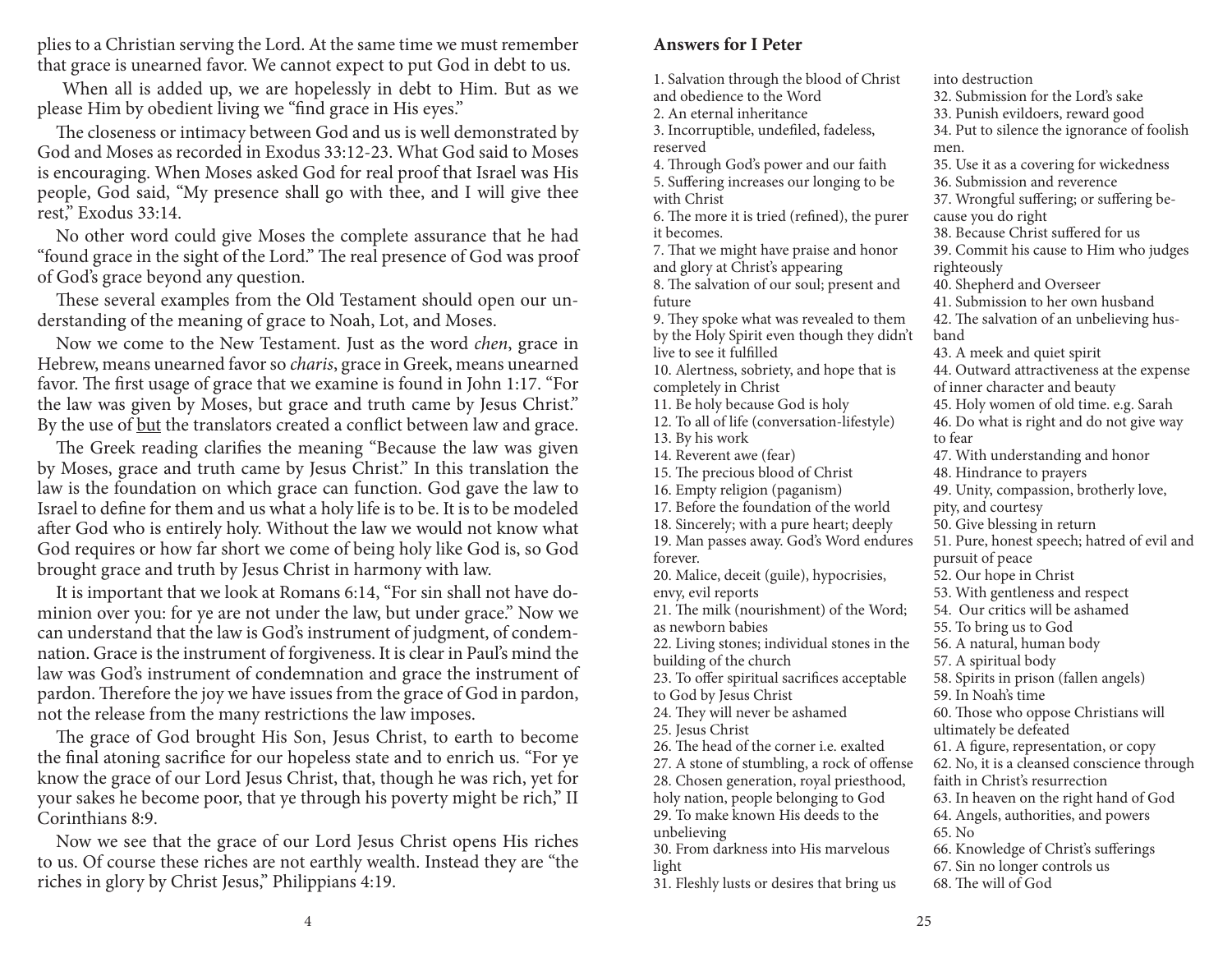76. What is the purpose of that gift? (4:10)

77. What is the goal of ministry? (4:11)

78. Should Christians view suffering as an unusual thing? (4:12)

79. Why can Christians rejoice in suffering? (4:13)

80. What blessing rests upon those willing to suffer for Christ? (4:14)

81. Is the judgment "at the house of God" punishment for sins? (4:17)

82. What should be our response if we suffer for doing right? (4:19)

83. What group does Peter specifically address in this verse? (5:1)

84. What is the responsibility of the church elders? (5:2)

85. How are they to lead? (5:2)

86. What is the most effective form of leadership? (5:2)

87. What is the reward of faithful leaders? (5:4)

88. What attitudes should be cultivated by all believers? (5:5, 6)

89. What promise is given to those who humble themselves before God? (5:6)

90. What privilege do Christians have regarding their burdens? (5:7)

91. To what animal does Peter compare Satan? (5:8)

92. What is our response to him? (5:8, 9)

93. What is Peter's prayer for the suffering believers? (5:10)

94. Who was Peter's helper in writing this letter? (5:10)

To receive the grace of God does not mean inaction. Rather it gives us the wonderful opportunity to tell others that grace is available for them too. Notice Paul's words to Titus, "For the grace of God that bringeth salvation to all men hath appeared, teaching us that, denying ungodliness and worldly lusts, we should live soberly, righteously, and godly, in this present world; Looking for that blessed hope, and the glorious appearing of the great God and our Saviour Jesus Christ; who gave himself for us, that he might redeem us from all iniquity, and purify unto himself a peculiar (special) people, zealous of good works," Titus 2:11-14.

Thus grace is the gift of God's favor which releases us from the condemnation of our sins through the sacrifice of Jesus Christ on the cross of Calvary, predetermined by God the Holy One. It opens the supply for all our needs. It also lays a duty upon us to proclaim GRACE to all people everywhere. Let us be up and doing! Amen.

J. Otis Yoder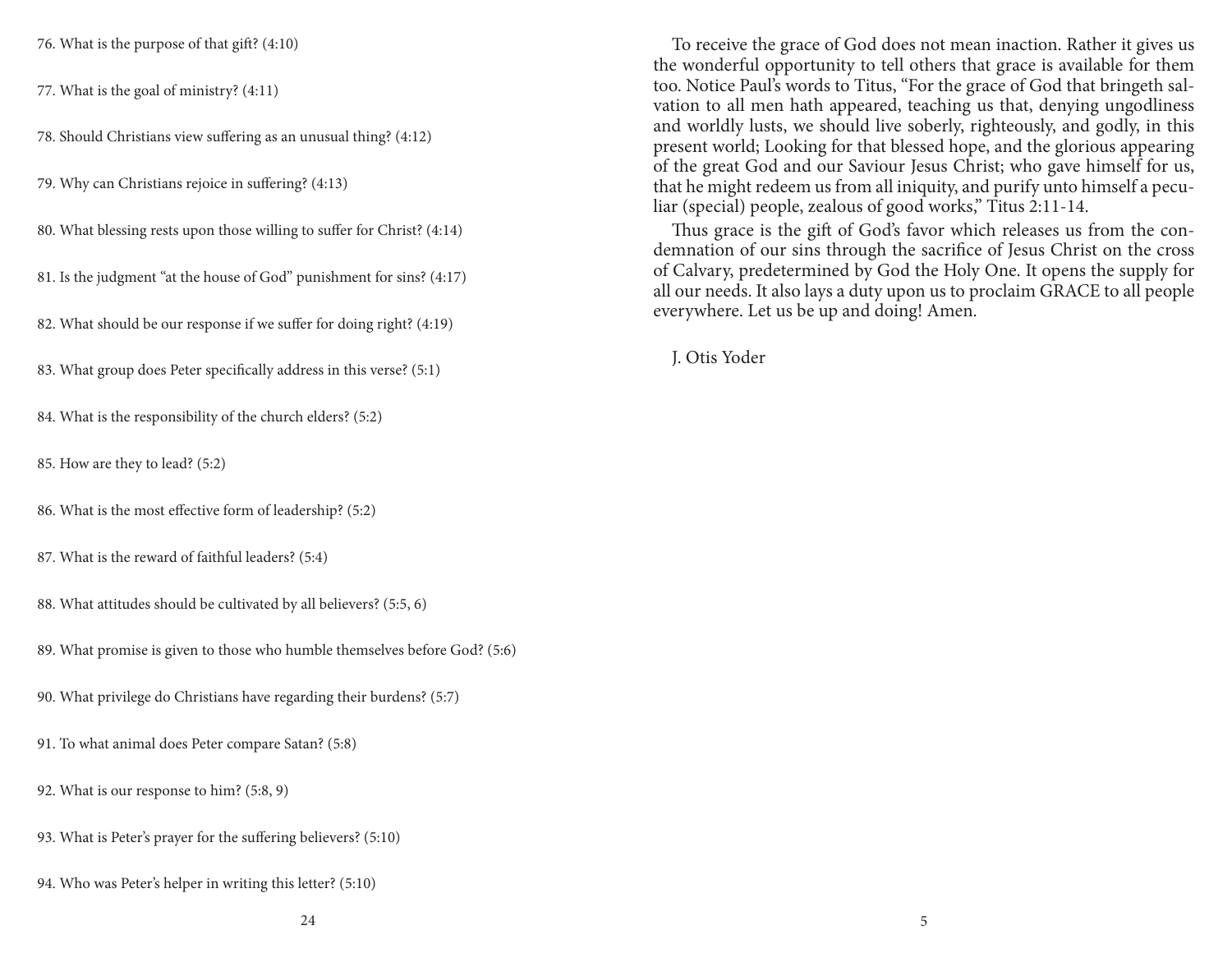# **PETER:**

# **APOSTLE OF POWER**

In this character sketch of the Apostle Peter, we will focus on that portion of his life from Pentecost until his death which, tradition tells us, was in Rome where he was crucified upside down.

However, to understand better this period of Peter's life, we must first look briefly at some of his experiences prior to Pentecost.

Peter seems to be a born leader, physically strong, socially outgoing, and spiritually discerning. In the Gospels he is often in the forefront. A part of Jesus' inner circle of three, he is the bold one; the one to speak on behalf of the others. But while he is often in a leadership position, his strength, like any other man not empowered by the Holy Spirit, is in his flesh, his ability. Through his experiences during the trial and crucifixion of Jesus he learns the vital truth that "the spirit indeed is willing, but the flesh is weak."

In John 21:1-17 the Scripture records what is probably Peter's last fishing experience. The setting is during the time between the resurrection of Jesus and His ascension. Somehow, the relationship between Jesus and His disciples is different now. He is no longer with them continually, but comes and goes unannounced.

Peter, like many of us during times of uncertainty, seeks the comfort of the routine, the familiar. The roll of the boat beneath his feet, the sights, and sounds, and smells of the water, the feel of the net in his hands; these are the things Peter knew intimately. There is a sense of security that came through the repetition of these actions that he is so familiar with.

As this story draws to a close, Jesus is eating breakfast with the disciples and asks Peter a question. "Simon, son of Jonas, lovest thou me more than these?" At first glance it may seem that Jesus is asking Peter if he loves Him more than he loves his fellow disciples. But I believe Jesus is asking Peter if he loves Him more than fish, or better, fishing! Jesus is asking Peter to move out of his "comfort zone", out of the routine, out of the familiar, to take up a work in which he will be solely dependent upon God's power. And Peter rises to the challenge, leaving the boat, the nets, the fish, and learning to "catch" men.

Pentecost, the coming of the Holy Spirit, brings a major change in Peter's life and experience. His personality, his gifts and abilities, and his surroundings are not changed. But he is filled with a power far beyond his 57. After His resurrection what type of body did He have? (3:18)

- 58. The proclamation of His victory was made to whom? (3:19)
- 59. When did these fallen angels display their disobedience? (3:20)
- 60. What comfort can suffering believers gain from these verses? (3:17-20)
- 61. What term does Peter use to describe baptism? (3:21)
- 62. Does baptism bring salvation? (3:21)
- 63. Where is Christ now? (3:22)
- 64. What groups are subject to Him? (3:22)
- 65. If Christ has authority over these powers should we fear their persecution?(3:17-22)
- 66. What can Christians use to prepare themselves for suffering? (4:1)
- 67. What does it mean to be dead (has ceased) to sin? (4:1)
- 68. What is to be the guiding principle for believers? (4:2)
- 69. Why do unbelievers speak evil of those who do right? (4:3, 4)
- 70. Does persecution unto death destroy the believer? (4:6)
- 71. What is the "end of all things?" (4:7)
- 72. Knowing that judgment is near should motivate what behavior? (4:7)
- 73. What is more important than these disciplines? (4:8)
- 74. What is one proof of Christian love? (4:9)
- 75. What does every Christian possess? (4:10)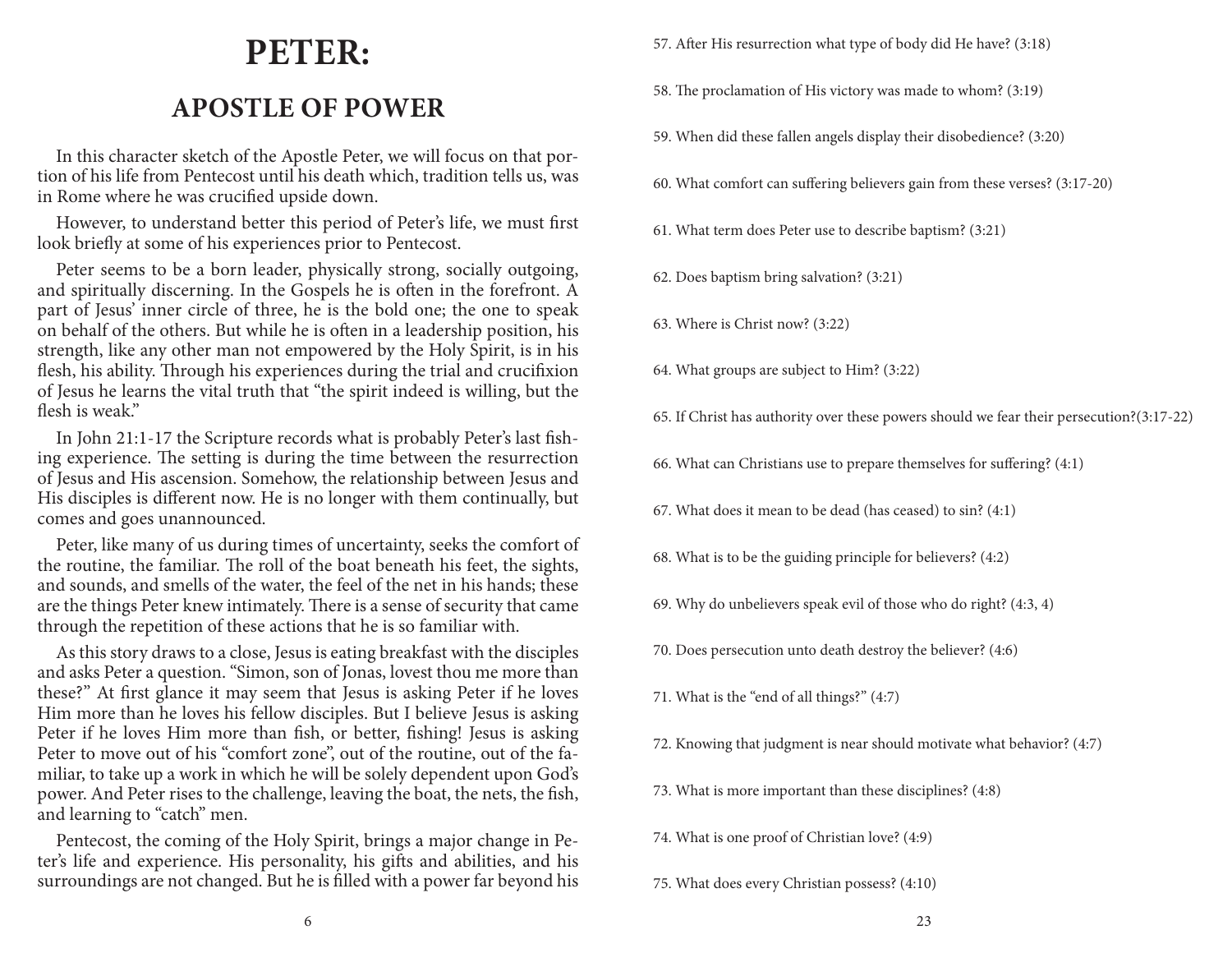38. Why should we be willing to suffer? (2:21)

39. What should be the response of the servant to suffering? (2:23)

40. What titles are given to Jesus in 2:25?

41. What attitude should a Christian wife display? (3:1)

42. What possible act could occur through this submission? (3:1)

43. What should be the "ornament" of Christian women? (3:3,4)

44. What should they avoid? (3:3)

45. Who did Peter point to as examples for Christian wives? (3:5)

46. What 2 commands are given for wives in verse 6? (3:6)

47. How should Christian men respond to their wives? (3:7)

48. A lack of these responses will cause what problem?(3:7)

49. What characteristics does Peter encourage? (3:8)

50. How should we respond to evil and insults? (3:9)

51. What disciplines will promote a productive life with God's favor? (3:10-12)

- 52. What enables the believer to be calm and courageous amid persecution? (3:15)
- 53. How should this hope be expressed to our persecutors? (3:15)

54. What will be the outcome of godly lifestyle? (3:16)

55. What was the purpose of Christ's suffering? (3:18)

56. At the time of His crucifixion what kind of body did Jesus have? (3:18)

own capabilities and the results are dramatic.

When the Spirit is poured out, Peter becomes the spokesman for the entire group. No longer would he deny his relationship to Jesus; no longer will he hide behind closed doors (John 20:19). He is now energized by the power of the Holy Spirit, "the Spirit of power, and of love, and of a sound mind."

I picture him on that day of Pentecost standing in some elevated place where he addresses the multitude. Standing in defense of the truth, explaining that these who are filled with the Holy Spirit are not drunk with wine, but recipients of the promises made by the Old Testament prophets. Following his powerful sermon recorded in Acts 2:14-36, "about three thousand souls" are converted! Here are the "firstfruits" of the church.

Also, Peter is instrumental in opening the door of the Gospel to the Gentiles. His vision, Acts 10:9-18, is necessary to convince his Jewish mind that the Gospel is available to all mankind. We must admire Peter for his willingness to embrace this new revelation so quickly and to defend it so vigorously before his Jewish brethren. It proves to us again the power of the Holy Spirit to transform and inform.

The last we read of Peter in the book of Acts is of his miraculous deliverance from prison (Acts 12). Herod, the king, had already put James, the brother of John, to death.

Because that makes the Jewish leadership happy, he proceeds to imprison Peter, intending to kill him following the feast of the Passover. But Peter, connected by chains to two soldiers in the inner part of the prison, is sleeping! Would you or I be sleeping under similar conditions? Here again the power of the Holy Spirit is evident in his life. Facing execution, he is able to rest in God. And the angel of the Lord awakens him and leads him out into the street, a free man!

Our New Testament includes two epistles written by Peter. This issue of the HOPE HERALD focuses on I Peter. Peter's writings expose us again and again to his Christlike character. Peter's earlier self confidence has been softened by his experiences and by his desire to imitate his Savior. This is the work of the Holy Spirit in a life yielded to him. Gone is the desire for prominence and personal gain (Matt. 19:27). Peter now exhorts believers to dwell on the glorious hope that is the reward of all the faithful (I Peter 1:3-6).

In this first epistle we see many indications of Peter's transformation. Many of his words call to mind the teachings he heard directly from Jesus. In I Peter 3:9 he echoes Jesus' teaching from the Sermon on the Mount of returning good for evil. Peter was there when Jesus took the young children in His arms and chapter 2, verse 2, encourages us to be as infants in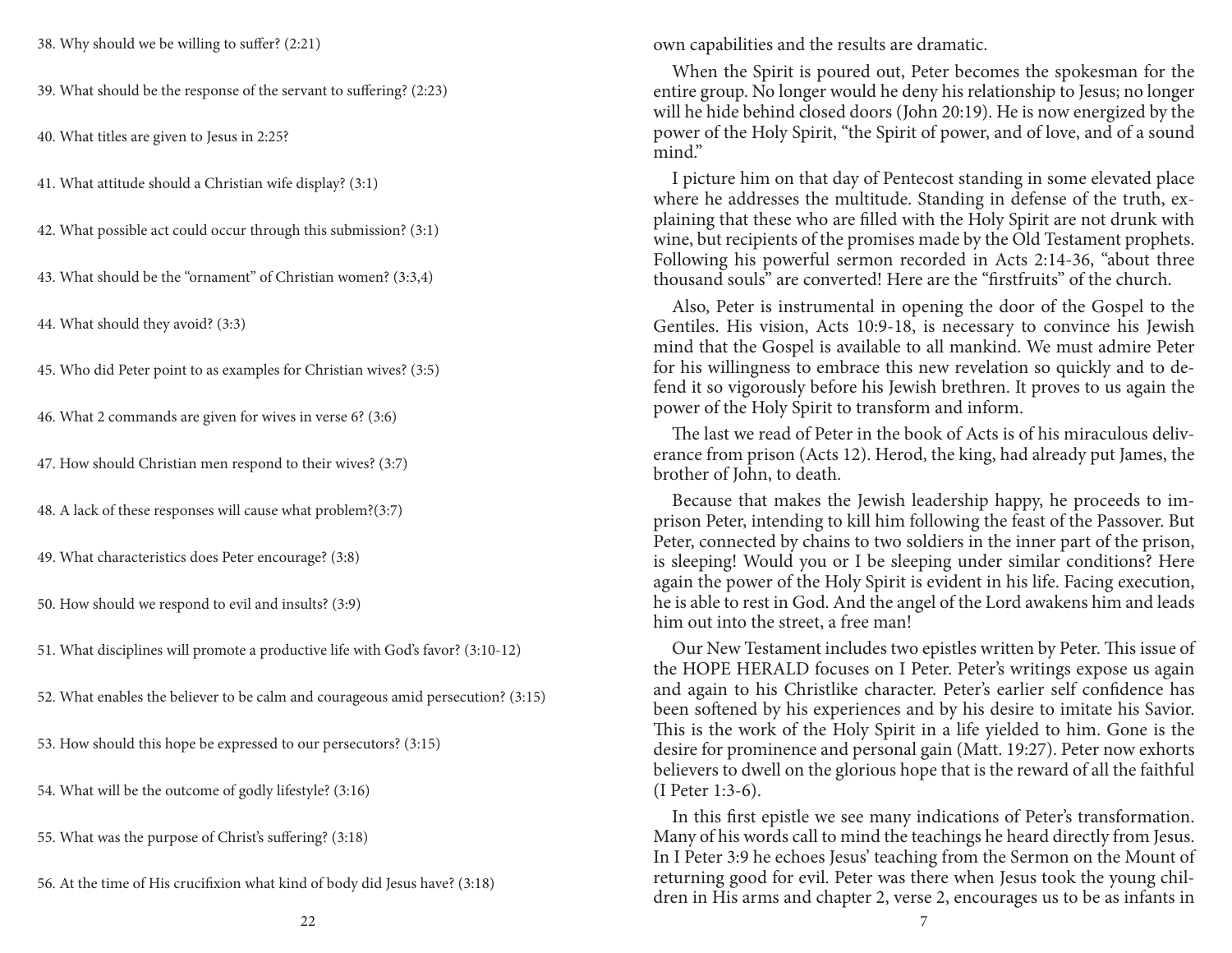desire and faith. In chapter 4, verse 7, Peter echoes the words Jesus spoke to him in the Garden of Gethsemane.

Finally, in I Peter 5:1-6, he addresses those in positions of leadership and counsels them to lead by example, not by force. Peter, the born leader, comes to realize that effective leadership, like that of his Master, is born out of a heart of love for those he serves. To all who receive his instruction, the Chief Shepherd will give a crown of glory, a reward that will never fade away.

Peter's life is truly an example of one who has been transformed by the power of the Holy Spirit. May it be our sincere desire to follow his example.

J. Mark Horst

- 19. What is the contrast between God's Word and the "glory of man?" (1:23-25)
- 20. What are believers to lay aside? (2:1)
- 21. What should we desire? How? (2:2)
- 22. What word picture does Peter use to describe our position in Christ? (2:5)
- 23. What is our purpose? (2:5)
- 24. What promise is made to those who accept Christ as the chief corner stone? (10:5)
- 25. Who is "the stone which the builders rejected?" (2:7)
- 26. What is His position now? (2:7)
- 27. What is Christ to those who refuse to obey Him? (2:8)
- 28. List the 4 terms Peter uses to describe believers. (2:9)
- 29. What is our calling? (2:9)
- 30. How does Peter describe our transformation? (2:9)
- 31. What are we urged to avoid? (2:11)
- 32. What should be our attitude toward those in civil authority? (2:13)
- 33. What functions of government does Peter describe? (2:14)
- 34. A life of righteousness will have what effect? (2:15)
- 35. What are we instructed not to do with our freedom in Christ? (2:16)
- 36. What should be the attitude of servants toward their masters? (2:18)
- 37. What kind of suffering will God reward? (2:19, 20)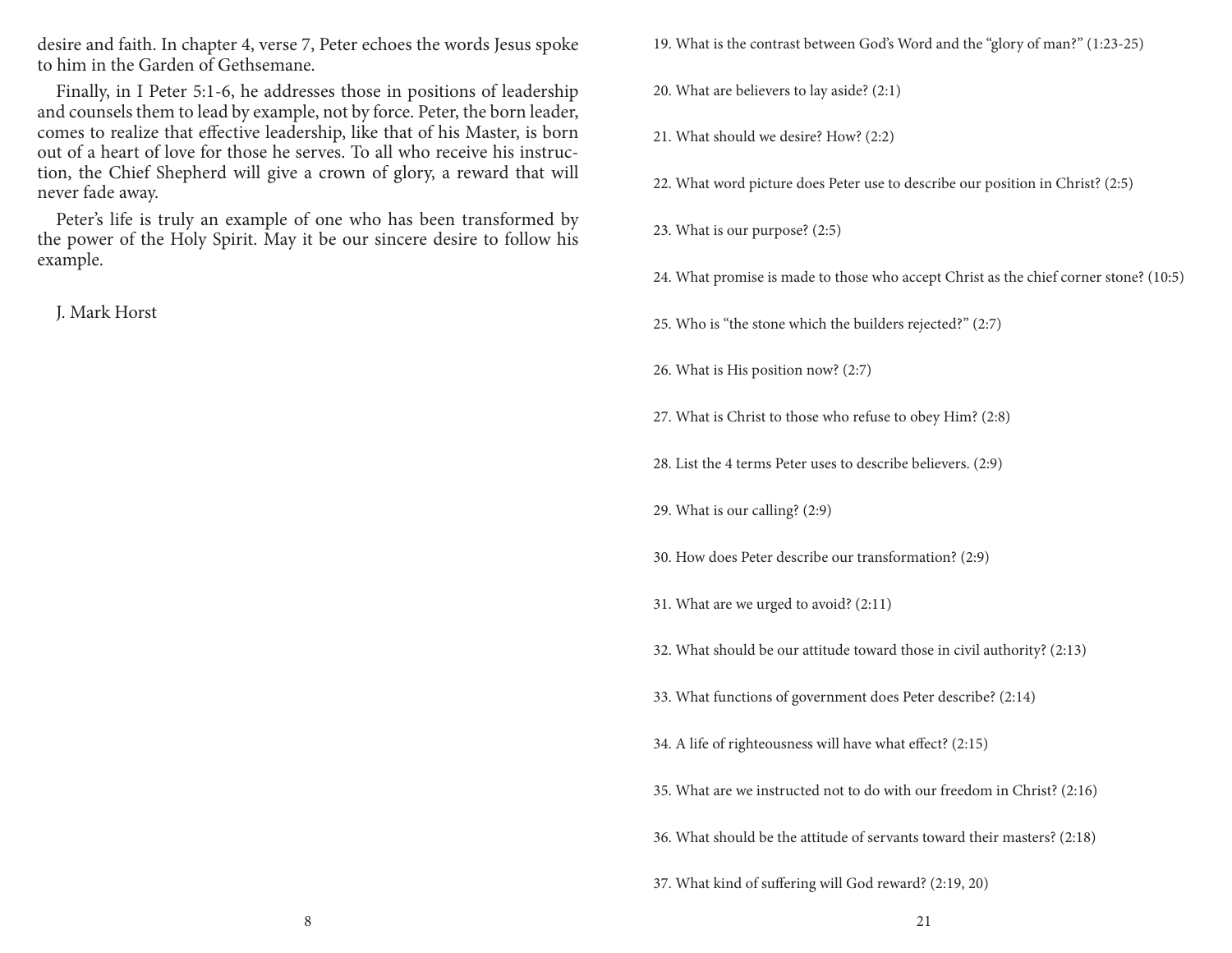### **I PETER STUDY QUESTIONS SERMONS FROM**

1. What are the two (2) parts of sanctification? (I Peter 1:2)

2. What has the resurrection of Christ secured for believers? (1:3, 4)

3. What words are used to describe this inheritance? (1:4)

4. How is this inheritance obtained?(1:5)

5. What is the relationship between the trial of faith and the eternal inheritance? (1:6, 7)

6. How is our faith like gold? (1:7)

7. What is the purpose of this purifying? (1:7)

8. What is the goal (end) of our faith? (1:9)

9. What role did the Old Testament prophets have in our faith? (1:10-12)

10. What characteristics should the believer show? (1:13)

11. What is Peter's command to us in verse 15? (1:14-16)

12. Where do we apply this teaching of holiness? (1:15)

13. How will every man be judged? (1:17)

14. What attitude should Christians have toward God's justice?(1:17)

15. What was the cost of our redemption? (1:18, 19)

16. What were we redeemed from? (1:18)

17. When did God plan for our redemption? (1:20)

18. As believers, how are we commanded to love each other? (1:22)

# **I PETER REFINED FAITH**

I believe everyone has faith. Everyone believes in something. Some try to make their faith as tangible as possible so they make objects which they claim are their gods and they hold them up. The Psalmist saw that and said the heathen say unto him, "Where is now thy god?" (See Psalm 115.) They had their gods made of silver, gold, stone, or wood. But David's God and ours is in the heavens.

The object of your faith is important. Today many set up themselves as the object of their faith. A statement I once read comes to mind which says, "The self-made man worships his creator!" All that is true. Many set up themselves as the objects of their faith.

The Apostle Peter had learned that faith in one's self fails under pressure. He had said he would never deny the Lord, but when the pressure came, he did. His faith failed him. Years later, he could talk about faith from various experiences. So he did in writing this letter. He wrote about the refining of faith in I Peter 1:6-12.

6 Wherein ye greatly rejoice, though now for a season, if need be, ye are in heaviness through manifold temptations:

7 That the trial of your faith, being much more precious than of gold that perisheth, though it be tried with fire, might be found unto praise and honour and glory at the appearing of Jesus Christ:

8 Whom having not seen, ye love; in whom, though now ye see him not, yet believing, ye rejoice with joy unspeakable and full of glory:

9 Receiving the end of your faith, even the salvation of your souls.

10 Of which salvation the prophets have enquired and searched diligently, who prophesied of the grace that should come unto you:

11 Searching what, or what manner of time the Spirit of Christ which was in them did signify, when it testified beforehand the sufferings of Christ, and the glory that should follow.

12 Unto whom it was revealed, that not unto themselves, but unto us they did minister the things, which are now reported unto you by them that have preached the gospel unto you with the Holy Ghost sent down from heaven; which things the angels desire to look into.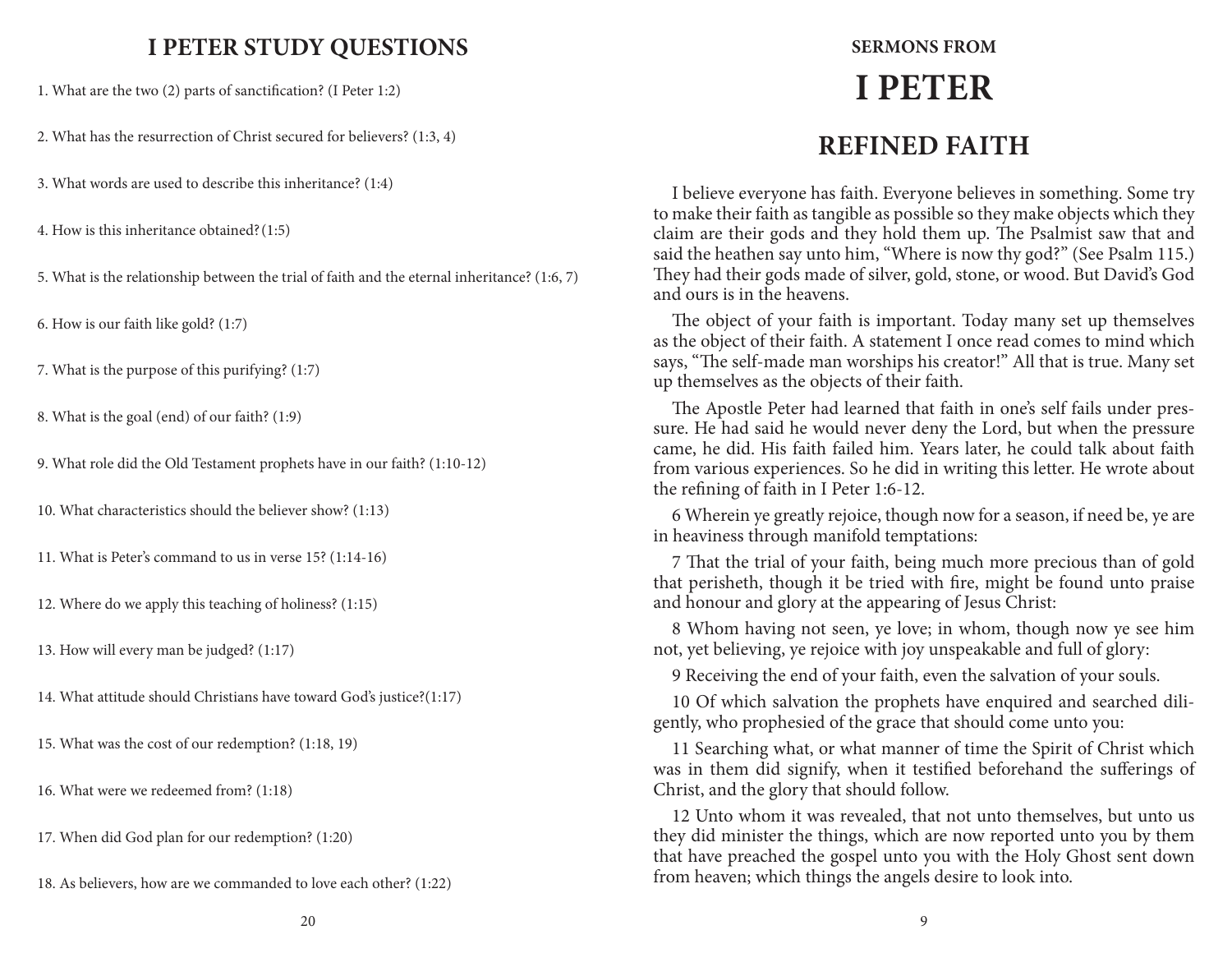In Peter's words about REFINED FAITH, we find the several DETAILS to help us profit from our experiences of faith.

THE TRIAL OF OUR FAITH is a profitable detail. It causes great joy. The Apostle puts it that way. He said, "In this you greatly rejoice." The trial of our faith should create joy in us. We should rejoice when we are tried for our faith but it also creates heaviness. It creates sorrow for a season, just for a time. That time will pass. But the trial of our faith, Peter says, outweighs gold, the highly refined gold, tried by fire. The refining process of gold, I understand, is to heat it and skim off the imperfections. This is done until there is nothing left but pure gold. Peter says that the trial of our faith is more precious than that.

It will outlast gold. Yes, of course, because gold is of this world. Our faith is out of this world. It reaches to the appearing of Jesus Christ. Did you notice that? The seventh verse tells us "that the trial of our faith might be found unto praise and honor and glory at the appearing of Jesus Christ." The trial of our faith is one of the details contributing to refined faith. Our faith needs trial to temper it.

THE END OF OUR FAITH is a completing detail. The object of our faith is clearly stated: it is Jesus Christ. Jesus Christ is carried from the seventh verse to the eighth with the relative pronoun "whom" referring back to Himself: "Whom having not seen, ye love." The object of our love, the end or goal of our faith, is our love for Jesus. We love Him, even though we have never seen Him. We know that He is real even though we don't see Him, yet we believe and we rejoice with joy unspeakable and full of glory because we are going to see Him some day. The Bible says we shall. When He shall come we shall be like Him for we shall see Him as He is. Praise God!

The end or goal of our faith is to be able to see Him who is our Saviour and there will be that completed salvation, "receiving the end of your faith even the salvation of your souls." The completion of our salvation will be our entrance into glory. The object is our love for Christ, our joy in Him and the completed salvation of entering into glory. Our refined faith takes us to the glorious end, our full and total salvation.

THE SOURCE OF OUR FAITH is a historical detail. I say this because the Apostle Peter carries us further in talking about the salvation the prophets searched and prophesied and of the grace that should come unto us.

We may sometimes think that our faith is just at the moment but we must remember that our faith has a long history. It reaches back to the prophets. In fact, I could say it reaches all the way back to Adam. The Apostle Peter, however, concentrates upon the prophets as he speaks of

# **STUDY QUESTIONS FOR I PETER**

The first epistle of Peter was most likely written sometime around 62- 65 AD, just prior to the outbreak of Roman Emperor Nero's persecution of the Christian faith. It was addressed to the elect (Christians) scattered throughout Asia Minor (modern day Turkey), both Jewish and Gentile.

This is a warm, pastoral letter, full of encouragement and hope. Peter seeks to help the believers see their sufferings as temporary, compared to the anticipation of eternal glory. He gives practical instruction on how Christians should live in an ungodly society and warns them that such a lifestyle will bring persecution from those who misunderstand their love for God.

May the Holy Spirit lighten your mind and bring Spiritual fruit as you study the book of I Peter. The following outline may aid you:

| I. Elect Believers      | $1:1-25$     |
|-------------------------|--------------|
| II. Chosen Generation   | $2:1-25$     |
| III. Obedient Followers | $3:1-22$     |
| IV. Good Stewards       | $4:1 - 5:14$ |

It is our sincere prayer that you will come to a deeper understanding of the truth as you work through these study questions. May you experience much joy and blessing from Peter's counsels to "the chosen."

In Living Hope,

J. Mark Horst

J. Mark Horst, President

#### **Please do NOT mail these lessons to Heralds of Hope. We CANNOT return them to you.**

Study and answer the questions. Check your answers from page 31. The chapters and verses are in I Peter.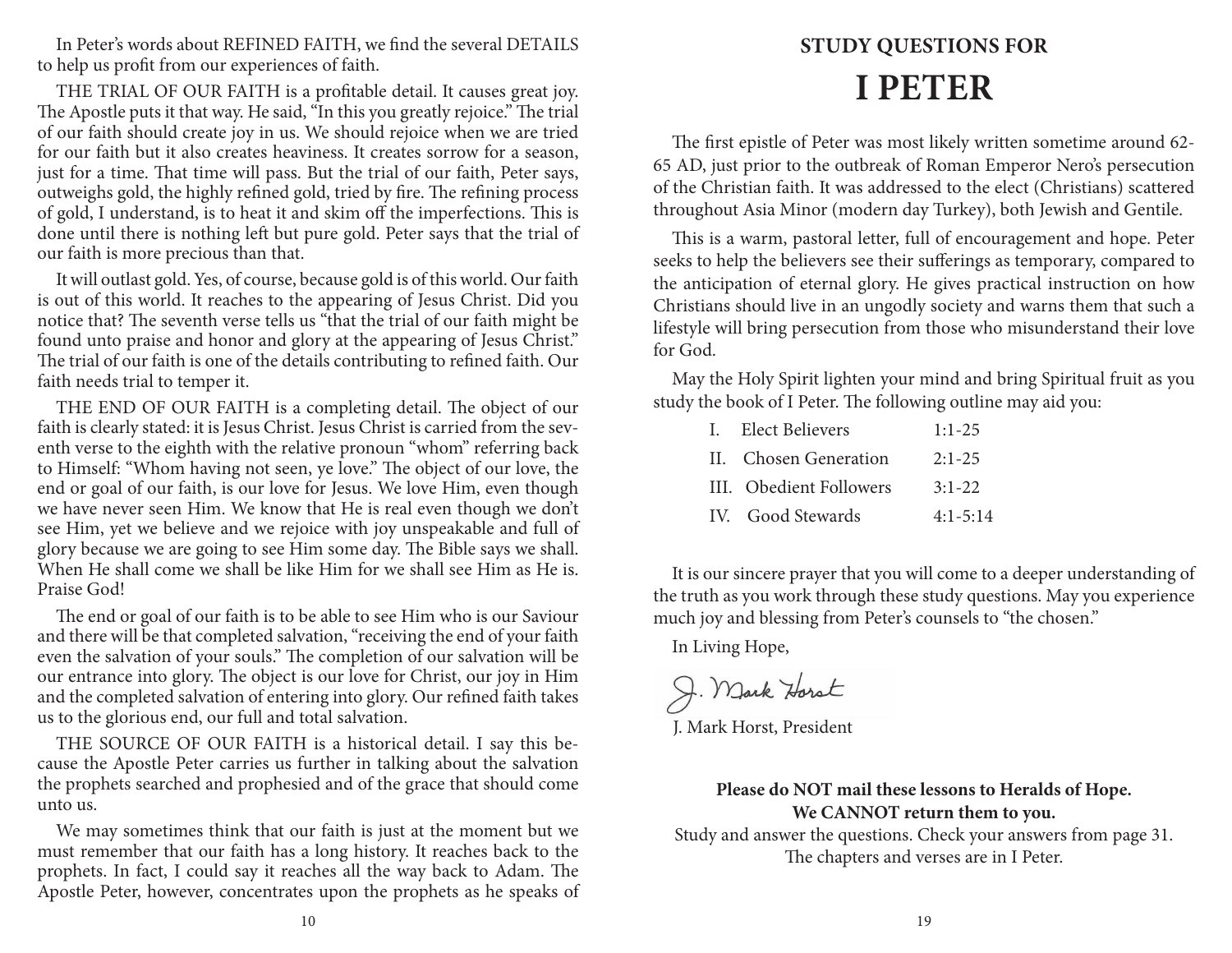him be your servant: Even as the Son of man came not to be ministered unto, but to minister, and to give his life a ransom for many."

Consider the blessing of service. To evaluate life you must think of how others can benefit from the use of your gift in the service of God.

 Friend, how do you feel about your life? Here are the basic considerations to help you evaluate your life. Remember, life is not evaluated on the accountant's balance sheet, but by the Master's principles. So consider the brevity of time, the beauty of love, and the blessing of service. They help you glorify God through Jesus Christ. He is worthy.

the source of faith. He said they spoke about the grace that should come to us. They were searching what or what manner of time the Spirit of Christ which was in them did signify. They saw Jesus coming and they saw His suffering and they saw how that would be ministering unto us. They testified, they wrote about the coming and suffering of Jesus Christ.

It was revealed unto them that they were not only writing for themselves, but they were writing for succeeding generations, even for us all the way down here to the second decade of the twenty-first century. They were writing for us. They ministered unto us and they ministered unto those sojourners, those believers that Peter was writing to. They heard the message of the Gospel that was preached unto them.

And so it has been with us. If you're a Christian, you listened to the Gospel that was preached. So the source of your faith reaches all the way back to the prophets. Our refined faith has it's source in the prophets long ago. It is not only for now.

So then, my friend, our faith is refined by trial, by the end, and by the source. We are not alone in the walk of faith by any means. Many have walked before us. Our fathers have also had that faith. The challenge comes to us to walk in that faith until our salvation is complete, and lead the coming generation to faith in our Lord Jesus.

### **CHRIST, THE LIVING STONE**

Some years ago a man arose in our country who called himself Father Divine. He said he was God. He said he wouldn't die. People flocked to him by the hundreds. He lived luxuriously. But do you know? There came a time when his mortality caught up with him. He died. They buried him.

History tells us all founders of religions have died. They are all dead. Their tombs become shrines for their followers.

Our Master is alive! Jesus Christ arose from the dead and He ascended to glory. He returned to the Father. What's more, He is coming back one day!

The Apostle Peter refers to Jesus Christ as the Living Stone. The title of this message is CHRIST, THE LIVING STONE. We base our faith on our Living Lord. Let's rejoice in that from I Peter 2:1-8.

*1 Wherefore laying aside all malice, and all guile, and hypocrisies, and envies, and all evil speakings,*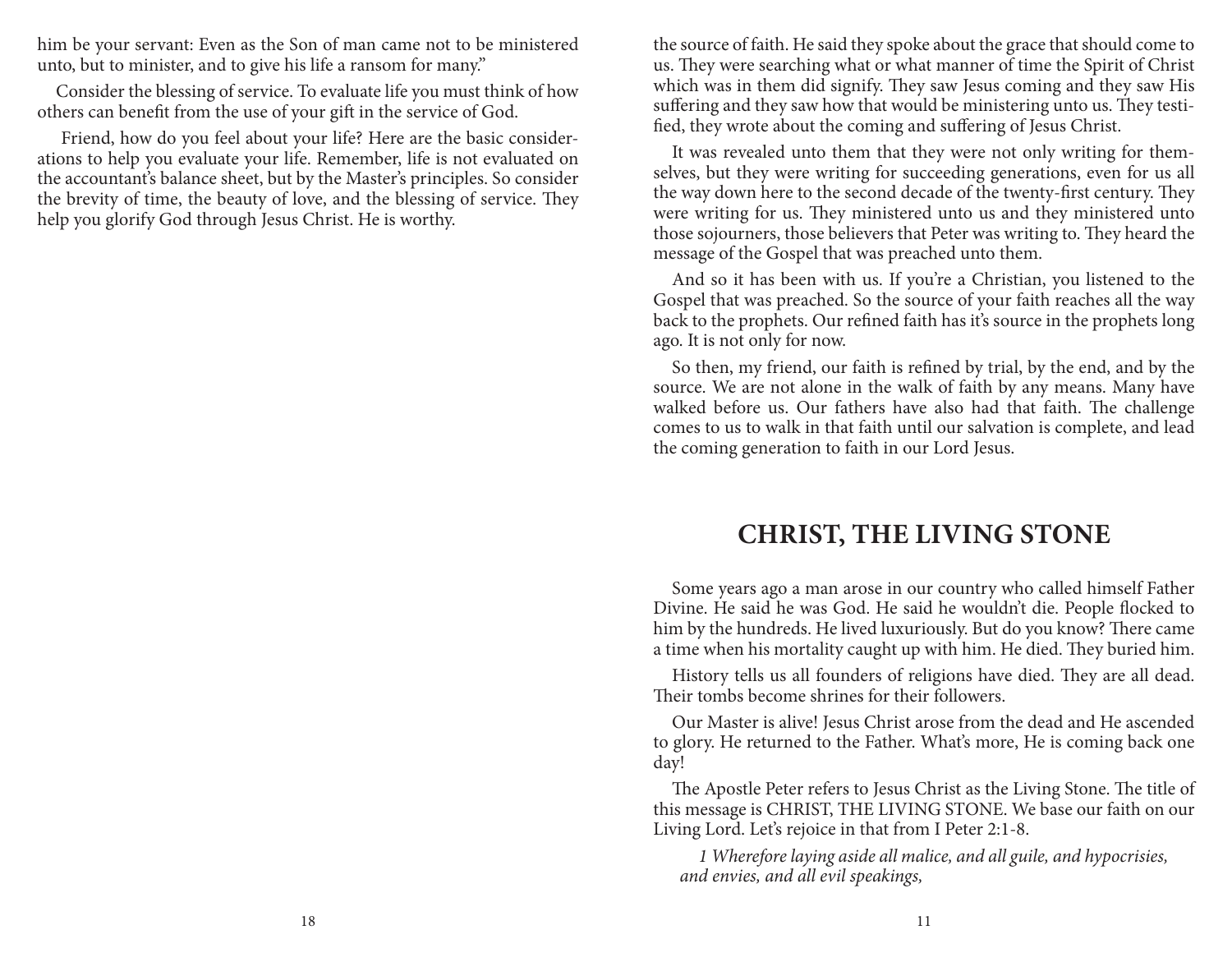*2 As newborn babes, desire the sincere milk of the word, that ye may grow thereby:*

*3 If so be ye have tasted that the Lord is gracious.*

*4 To whom coming, as unto a living stone, disallowed indeed of men, but chosen of God, and precious,*

*5 Ye also, as lively stones, are built up a spiritual house, an holy priesthood, to offer up spiritual sacrifices, acceptable to God by Jesus Christ.*

*6 Wherefore also it is contained in the scripture, Behold, I lay in Sion a chief corner stone, elect, precious: and he that believeth on him shall not be confounded.*

*7 Unto you therefore which believe he is precious: but unto them which be disobedient, the stone which the builders disallowed, the same is made the head of the corner*

*8 And a stone of stumbling, and a rock of offence, even to them which stumble at the word, being disobedient: whereunto also they were appointed.*

I find that Peter defines the wonderful RELATIONSHIPS we can have with Christ, the Living Stone.

HE CONTROLS OUR ATTITUDES is the first relationship our Living Stone affects. I want you to look very carefully at this Scripture and see the attitudes we are to lay aside. He names them. He says, "laying aside all malice." Malice is a mean disposition, an evil inner feeling. It is in the heart. Lay that aside.

And he says, "and all guile." Guile is just plain dishonesty. Lay that aside.

Then he says, "lay aside also hypocrisies." Hypocrites are people who live behind a mask. They put out front what they want you to think they are and behind the mask they are something quite different. They are stage players, unreal.

He continues, "lay aside envies." Envy is an evil eye looking at someone else and thinking mean things about him because you are not as he is. It is the first cousin to jealousy.

And finally he says, "all evil speakings." That means all defamation, all the talking down of people.

Now these are the attitudes we are to lay aside. These are the attitudes our Living Stone will control by putting them out of our lives.

After laying aside these attitudes, the Apostle Peter encourages us to cultivate an attitude. Very simply, it's one attitude: "Desire the sincere absorb. Consider the beauty of love.

Peter then counsels to use hospitality one to another. Entertain guests and give yourself as you entertain those guests. The kind of love that Peter is talking about, beautiful love, is a giving love. It's the kind of love that God had. The Bible tells us in John 3:16, "For God so loved the world, that he gave his only begotten Son, that whosoever believeth in him, should not perish, but have everlasting life." So then to evaluate your life, consider the beauty of love.

THE BLESSING OF SERVICE must also be considered. Peter goes on to tell us every man has received a gift. So he should use that gift to minister to another person. This is the same word that in the noun form is "deacon," be a deacon to one another. A deacon, we learn from Acts 6, is a person appointed to look after people, to take care of their needs. Use your gift for the blessing of others. Minister to one another.

Peter then brings us to the point of stewardship, as "good stewards of the manifold grace of God." A steward is a caretaker. He doesn't necessarily have anything of his own, but he takes care of someone else's properties or manages someone else's affairs. So Peter says we should be good stewards of the manifold grace of God. How marvelous is the grace of God, super abounding grace reaching beyond that we would normally think.

Then acknowledge that you are servants. And acknowledge the servant role. Remember that God is in control. So whatever you do, do it as a servant of God.

Notice how Peter puts it in verse 11: "Let him speak as the oracles of God." When a man speaks he should be sure he has a message from the Lord. You know how the prophets of the Old Testament often said, "The word of the Lord came unto me." Whenever anyone speaks for God, he should be sure that he is speaking for God.

Peter continues, "as he ministers, let him do it with the ability that God giveth." That is a challenge. So much is done in the power of the flesh rather than in the ability that God gives. I want to challenge you, in your Christian service, rely upon and draw upon the ability that God gives.

Now there is a goal for this. The aim is to glorify God, that He may be glorified in all things through Jesus Christ. To whom be glory, "to whom be praise and dominion forever and ever." Praise God! Jesus Christ and God are worthy of our praise.

Consider the blessing of service: when we serve God, we serve Him as our Master, as our Lord. In Matthew 20:26-28, Jesus said it this way:

"But it shall not be so among you: but whosoever will be great among you, let him be your minister; And whosoever will be chief among you, let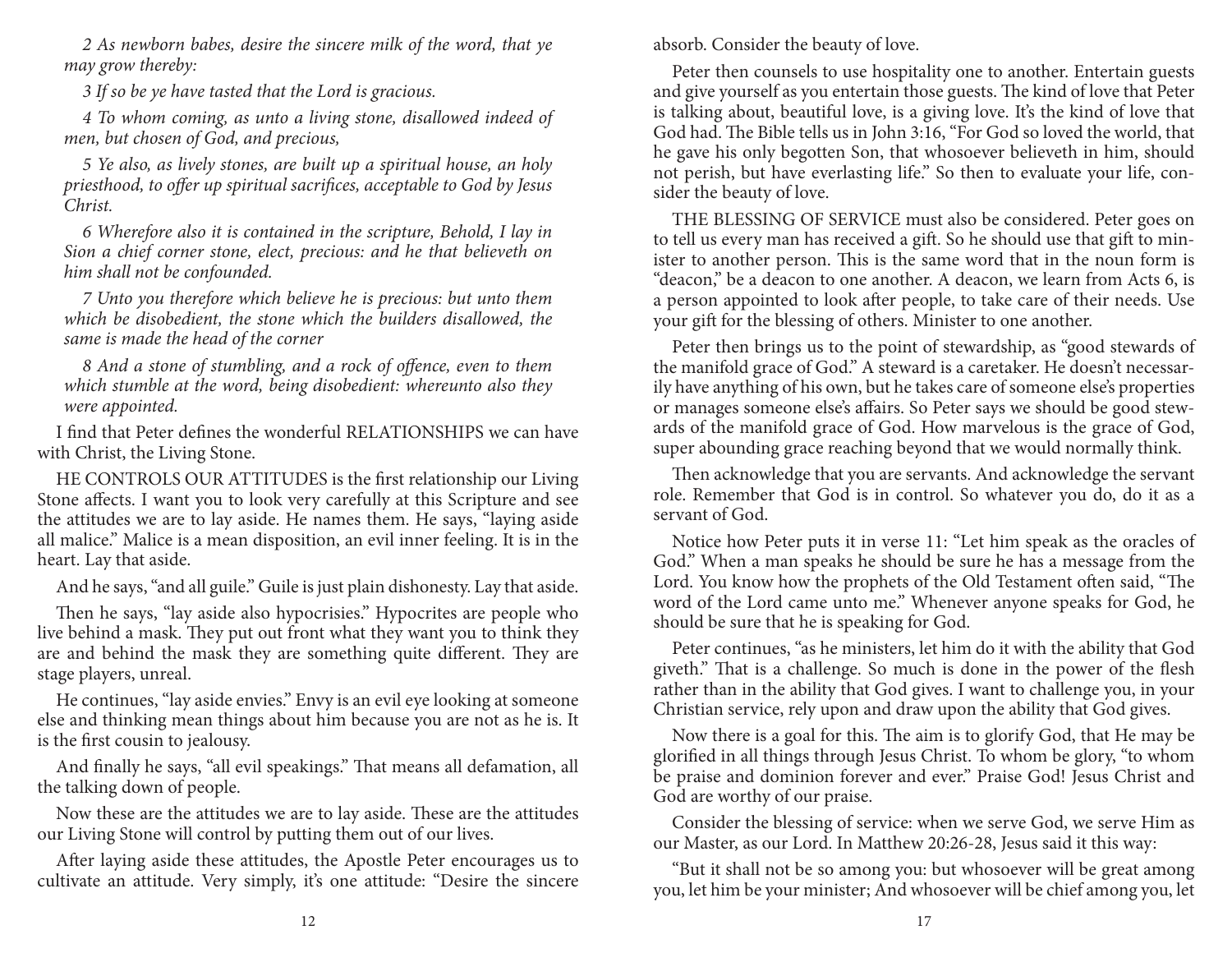of life.

Mortality has a terminal point. And this world in which we live is mortal. Everything around us has a terminal point it seems.

So the end calls for rationality and Peter counsels us to "be sober-minded." That means to think straight. Don't let your thoughts get all twisted up. Be on the watch for those twisted ideas that are floating about. Be sober-minded.

And he said to watch and pray. 'Watch unto prayer," be awake and pray. Three disciples went with Jesus into the garden when Jesus prayed just before His crucifixion. Peter said that he would go with Him, even unto death. But when Jesus asked them to watch with Him they fell asleep. Jesus said to them, "Watch and pray, lest ye enter into temptation." He added, "The spirit is willing but the flesh is weak." The brevity of time is one consideration in evaluating life.

Jesus told about that rich man who thought he had the future before him. So when his land produced heavy crops so that he had no room to store his goods, he decided to tear down his barns and build greater. While he was in the process of doing this, God came that very night and said to him, "Thou fool, this night thy soul shall be required of thee, then whose shall these things be?" He had not considered the brevity of life. He had thought about the ease and comfort he could have in the future. I tell you, to evaluate life you must consider the brevity of time.

THE BEAUTY OF LOVE must be considered. Yes, that's what Peter said, "Above all things have fervent love." So top everything off with love. Let love be right up on top. And he said, "fervent love." Fervent love means earnest, unsullied love that has no flaws in it. We can even say love without partiality, without hypocrisy. He said have this among yourselves. He meant the body of Christ, the church. The people who really love the Lord love one another.

And he said that love will cover a multitude of sins. Let me give you a little caution here, however. It doesn't mean that love is a cover-up to hide sin. It does not mean you wouldn't expose that person's sin because he's a very close friend of yours. The point is you will realize that in your own life you too have some needs. There's a cover to realize all need love.

I Corinthians 13:4-7: "Charity suffereth long, and is kind; charity envieth not; charity vaunteth not itself, is not puffed up, Doth not behave itself unseemly, seeketh not her own, is not easily provoked, thinketh no evil; Rejoiceth not in iniquity, but rejoiceth in the truth; Beareth all things, believeth all things, hopeth all things, endureth all things."

That's the kind of love Peter is talking about, the kind of love that can

milk of the Word" (v. 2). Desire the pure, undefiled, unpolluted, undiluted Word that you may grow by it, that you develop by it, that you may increase by it.

Cultivate that attitude. It is based on whether or not you have really tasted that the Lord is gracious. And He is! Yes, the Lord is gracious. So He is gracious enough to impart the necessary nutrients to grow by, the milk of the Word. One chief aim we should have is to grow in grace and the knowledge of Jesus Christ our Lord, thus becoming living stones.

So here is the first relationship that we may have with Christ our Living Stone. He controls our attitudes. He helps us to lay aside the wrong ones and cultivate the right one.

HE CONSECRATES OUR SACRIFICES is the second relationship our Living Stone offers. Notice accurately the next two verses, 4 and 5. You see, our Living Stone was chosen of God and precious. It made no difference that men rejected Him, though they did. "Disallowed," this Scripture says which means rejected of men. They rejected Him to their hurt because God had chosen Him and He is precious to the Father.

We come to Him as living stones. He is the Living Stone and we come to Him as living stones and we are built up in Him. He builds up a spiritual house and a holy priesthood. We are the ones who make up that house and that priesthood, so we can serve God. That's what the priesthood is to do. The priesthood is to worship and serve God. This relationship with Him makes it possible for us to offer up spiritual sacrifices acceptable to God.

The animal sacrifices were finished when Jesus offered Himself on the cross of Calvary. The animal sacrifices are no longer needed. Now we can come with spiritual sacrifices. The Psalmist David in Psalm 51:17, makes this striking comment: "The sacrifices of God are a broken spirit: a broken and a contrite heart, O God, thou wilt not despise."

Even in the days when the animal sacrifices were important in the life of Israel, David saw that there were spiritual sacrifices that far outweigh the earthly sacrifices. Christ, our Living Stone, consecrates our spiritual sacrifices, our praises and worship. They are acceptable by Jesus Christ.

HE CONSTITUTES OUR FOUNDATION is the third relationship our Living Stone supplies. Now let us concentrate on the last three verses, 6-8. The Apostle Peter is quoting from Isaiah 28:16, "Therefore thus saith the Lord God, Behold, I lay in Zion for a foundation a stone, a tried stone, a precious corner stone, a sure foundation: he that believeth shall not make haste." Here is the way Peter puts it: "Behold, I lay in Sion a chief cornerstone, elect, precious and he that believeth on him shall not be confounded."